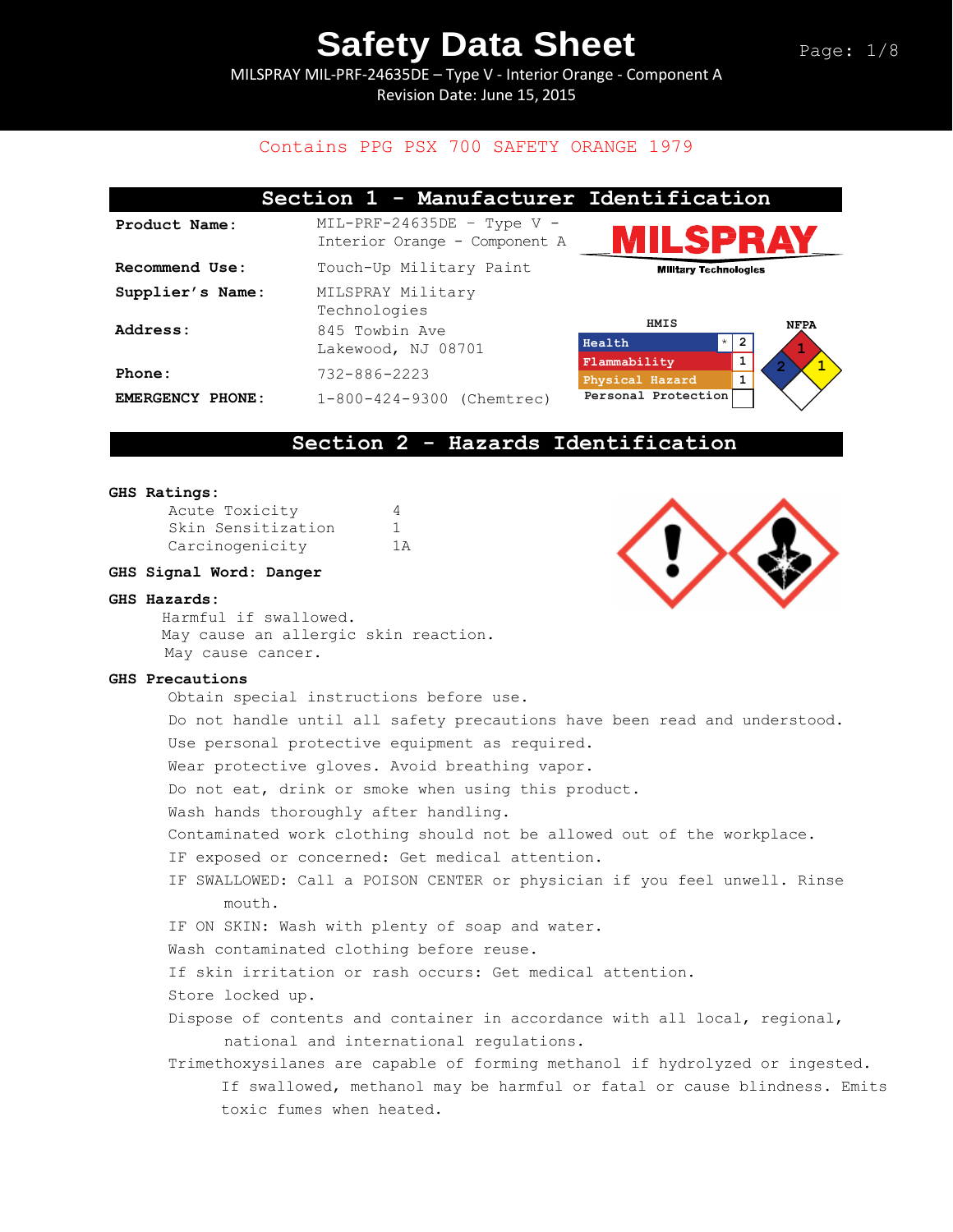MILSPRAY MIL-PRF-24635DE – Type V - Interior Orange - Component A Revision Date: June 15, 2015

## **Section 3 - Composition/Information on Ingredients**

| Component                                                                                                                             | CAS Number       | % by weight |
|---------------------------------------------------------------------------------------------------------------------------------------|------------------|-------------|
| Proprietary silicone                                                                                                                  | Trade Secret     | $30 - 60$   |
| Epoxy                                                                                                                                 | Trade Secret     | $15 - 40$   |
| titanium dioxide                                                                                                                      | $13463 - 67 - 7$ | $1 - 5$     |
| bis (1, 2, 2, 6, 6-pentamethyl-4-piperidyl) sebacate                                                                                  | $41556 - 26 - 7$ | $1 - 5$     |
| $4,4'$ - $[$ (3, 3' -dichloro $[1,1'$ -biphenyl] -4, 4' -<br>diyl)bis(azo)]bis[2,4-dihydro-5-methyl-2-<br>(p-tolyl)-3H-pyrazol-3-one] | $15793 - 73 - 4$ | $0.1 - 1$   |

## **Section 4 - First Aid Measures**

If ingestion, irritation, any type of overexposure or symptoms of overexposure occur during or persists after use of this product, contact a POISON CONTROL CENTER, EMERGENCY ROOM OR PHYSICIAN immediately; have Safety Data Sheet information available. Never give anything by mouth to an unconscious or convulsing person.

**EYE CONTACT:** Check for and remove any contact lenses. Immediately flush eyes with running water for at least 15 minutes, keeping eyelids open. Seek immediate medical attention.

**SKIN CONTACT:** Remove contaminated clothing and shoes. Wash skin thoroughly with soap and water or use recognized skin cleanser. Do NOT use solvents or thinners. May cause an allergic skin reaction. Adverse symptoms may include irritation and/or redness. **INHALATION:** Remove to fresh air. Keep person warm and at rest. If not breathing, if breathing is irregular or if respiratory arrest occurs, provide artificial respiration or oxygen by trained personnel. Exposure to decomposition products may cause a health hazard. Serious effects may be delayed following exposure.

**INGESTION:** If swallowed, seek medical advice immediately and show this container or label. Keep person warm and at rest. Do NOT induce vomiting. Harmful if swallowed.

**NOTE TO PHYSICIAN:** In case of inhalation of decomposition products in a fire, symptoms may be delayed. The exposed person may need to be kept under medical surveillance for 48 hours.

**PROTECTION OF FIRST-AIDERS:** No action shall be taken involving any personal risk or without suitable training. It may be dangerous to the person providing aid to give mouth-to-mouth resuscitation. Wash contaminated clothing thoroughly with water before removing it, or wear gloves.

#### **Section 5 - Fire Fighting Measures**

**SUITABLE EXTINGUISHING MEDIA:** Use an extinguishing agent suitable for the surrounding fire.

**UNSUITABLE EXTINGUISHING MEDIA:** Not available.

**UNUSUAL FIRE & EXPLOSION HAZARDS:** In a fire or if heated, a pressure increase will occur and the container may burst. Vapors may accumulate in low or confined areas or travel a considerable distance to a source of ignition and flash back. This material is toxic to aquatic life with long lasting effects. Fire water contaminated with this material must be contained and prevented from being discharged to any waterway, sewer or drain.

**PRODUCTS OF COMBUSTION:** Decomposition products may include the following materials: carbon dioxide, carbon monoxide, nitrogen oxides, halogenated compounds, and/or metal oxide/oxides.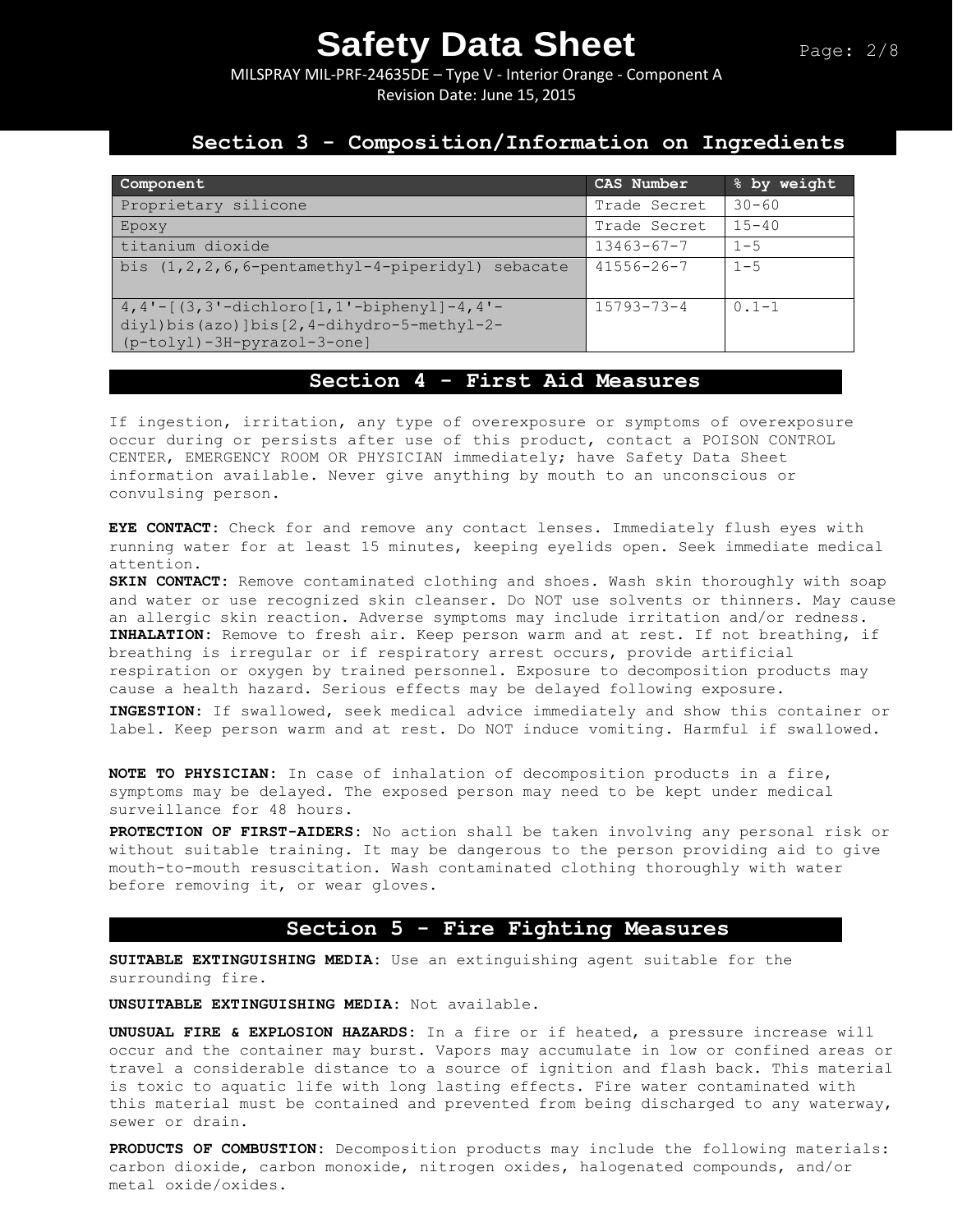MILSPRAY MIL-PRF-24635DE – Type V - Interior Orange - Component A

Revision Date: June 15, 2015

**PROTECTION OF FIREFIGHTERS:** Promptly isolate the scene by removing all persons from the vicinity of the incident if there is a fire. No action shall be taken involving any personal risk or without suitable training.

**FIRE FIGHTING EQUIPMENT:** Fire-fighters should wear appropriate protective equipment and self-contained breathing apparatus (SCBA) with a full face-piece operated in positive pressure mode.

## **Section 6 - Accidental Release Measures**

**PERSONAL PRECAUTIONS:** No action shall be taken involving any personal risk or without suitable training. Evacuate surrounding areas. Keep unnecessary and unprotected personnel from entering. Do not touch or walk through spilled material. Avoid breathing vapor or mist. Provide adequate ventilation. Wear appropriate respirator when ventilation is inadequate. Put on appropriate personal protective equipment.

**EMERGENCY RESPONDER PRECAUTIONS:** If specialized clothing is required to deal with the spillage, take note of any information in Section 8 on suitable and unsuitable materials. See also the information in "Personal Precautions".

**ENVIRONMENTAL PRECAUTIONS:** Avoid dispersal of spilled material and runoff and contact with soil, waterways, drains and sewers. Inform the relevant authorities if the product has caused environmental pollution (sewers, waterways, soil or air).

#### **METHODS OF CONTAINMENT AND CLEAN-UP:**

**SMALL SPILLS:** Stop leak if without risk. Move containers from spill area. Dilute with water and mop up if water-soluble. Alternatively, or if waterinsoluble, absorb with an inert dry material and place in an appropriate waste disposal container. Dispose of via a licensed waste disposal contractor.

**LARGE SPILLS:** Stop leak if without risk. Move containers from spill area. Approach release from upwind. Prevent entry into sewers, water courses, basements or confined areas. Wash spillages into an effluent treatment plant or proceed as follows. Contain and collect spillage with non-combustible, absorbent material e.g. sand, earth, vermiculite or diatomaceous earth and place in container for disposal according to local regulations (see Section 13). Dispose of via a licensed waste disposal contractor. Contaminated absorbent material may pose the same hazard as the spilled product. Note: see Section 1 for emergency contact information and Section 13 for waste disposal.

**OTHER INFORMATION:** Not available.

#### **Section 7 - Handling and Storage**

**HANDLING**: Put on appropriate personal protective equipment (see Section 8). Persons with a history of skin sensitization problems should not be employed in any process in which this product is used. Avoid exposure - obtain special instructions before use. Do not handle until all safety precautions have been read and understood. Do not get in eyes or on skin or clothing. Do not ingest. Avoid breathing vapor or mist. If during normal use the material presents a respiratory hazard, use only with adequate ventilation or wear appropriate respirator. Keep in the original container or an approved alternative made from a compatible material, kept tightly closed when not in use. Empty containers retain product residue and can be hazardous. Do not reuse container.

Eating, drinking and smoking should be prohibited in areas where this material is handled, stored and processed. Workers should wash hands and face before eating, drinking and smoking. Remove contaminated clothing and protective equipment before entering eating areas. See also Section 8 for additional information on hygiene measures.

**STORAGE:** Do not store above the following temperature: 35°C (95°F). Store in accordance with local regulations. Store in original container protected from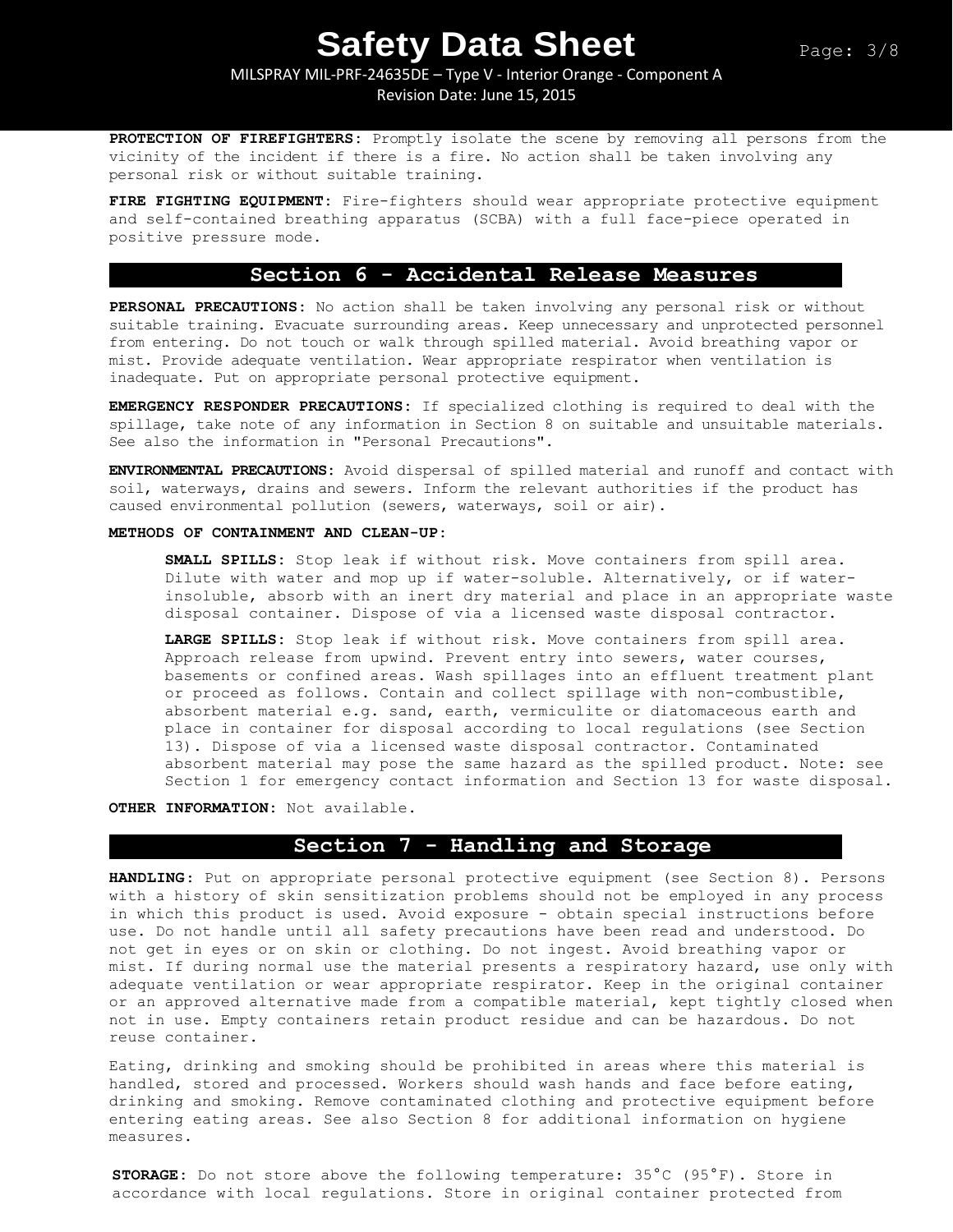MILSPRAY MIL-PRF-24635DE – Type V - Interior Orange - Component A Revision Date: June 15, 2015

direct sunlight in a dry, cool and well-ventilated area, away from incompatible materials (see Section 10) and food and drink. Keep container tightly closed and sealed until ready for use. Containers that have been opened must be carefully resealed and kept upright to prevent leakage. Do not store in unlabeled containers. Use appropriate containment to avoid environmental contamination.

#### **Section 8 - Exposure Controls/Personal Protection**

| Component        | <b>OSHA PEL-TWA</b>                               | ACGIH TLV-TWA                 |  |
|------------------|---------------------------------------------------|-------------------------------|--|
| titanium dioxide | 15 mg/m <sup>3</sup> 8 hours.<br>Form: Total dust | 10 mg/m <sup>3</sup> 8 hours. |  |

**RECOMMENDED MONITORING PROCEDURES:** If this product contains ingredients with exposure limits, personal, workplace atmosphere or biological monitoring may be required to determine the effectiveness of the ventilation or other control measures and/or the necessity to use respiratory protective equipment. Reference should be made to appropriate monitoring standards. Reference to national guidance documents for methods for the determination of hazardous substances will also be required.

**ENGINEERING CONTROLS:** If user operations generate dust, fumes, gas, vapor or mist, use process enclosures, local exhaust ventilation or other engineering controls to keep worker exposure to airborne contaminants below any recommended or statutory limits.

**ENVIRONMENTAL EXPOSURE CONTROLS:** Emissions from ventilation or work process equipment should be checked to ensure they comply with the requirements of environmental protection legislation. In some cases, fume scrubbers, filters or engineering modifications to the process equipment will be necessary to reduce emissions to acceptable levels.

**EYE PROTECTION**: Safety glasses with side shields.

**SKIN PROTECTION:** Chemical-resistant, impervious gloves complying with an approved standard should be worn at all times when handling chemical products if a risk assessment indicates this is necessary. Considering the parameters specified by the glove manufacturer, check during use that the gloves are still retaining their protective properties. It should be noted that the time to breakthrough for any glove material may be different for different glove manufacturers. In the case of mixtures, consisting of several substances, the protection time of the gloves cannot be accurately estimated. Wear butyl rubber gloves. Personal protective equipment for the body should be selected based on the task being performed and the risks involved and should be approved by a specialist before handling this product. Appropriate footwear and any additional skin protection measures should be selected based on the task being performed and the risks involved and should be approved by a specialist before handling this product.

**RECOMMENDED VENTILATION:** Not available.

**RESPIRATORY PROTECTION**: Respirator selection must be based on known or anticipated exposure levels, the hazards of the product and the safe working limits of the selected respirator. If workers are exposed to concentrations above the exposure limit, they must use appropriate, certified respirators. Use a properly fitted, air-purifying or air-fed respirator complying with an approved standard if a risk assessment indicates this is necessary.

**CONTAMINATED EQUIPMENT:** Not available.

**HYGIENE:** Wash hands, forearms and face thoroughly after handling chemical products, before eating, smoking and using the lavatory and at the end of the working period. Appropriate techniques should be used to remove potentially contaminated clothing. Contaminated work clothing should not be allowed out of the workplace. Wash contaminated clothing before reusing. Ensure that eyewash stations and safety showers are close to the workstation location.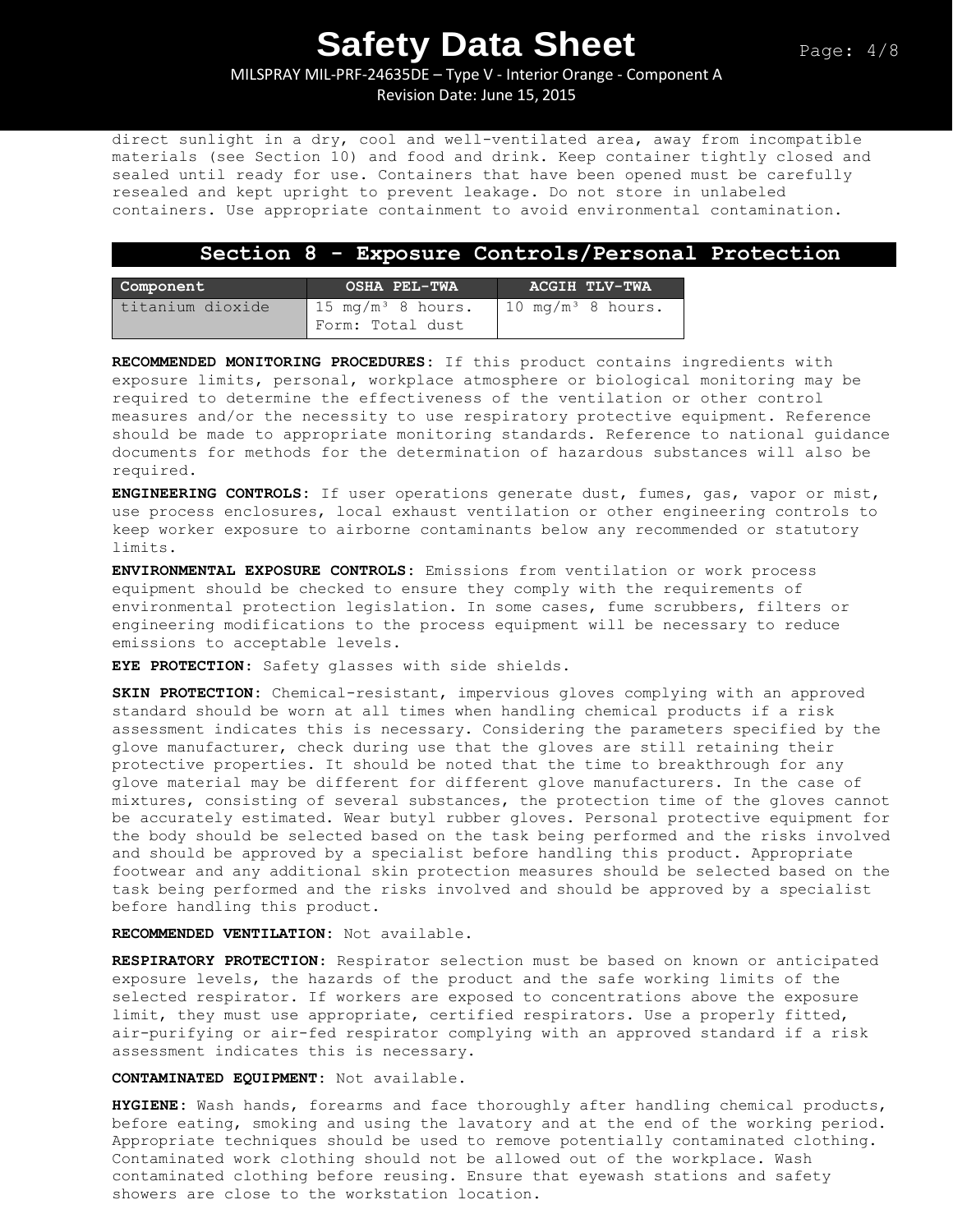MILSPRAY MIL-PRF-24635DE – Type V - Interior Orange - Component A Revision Date: June 15, 2015

**Section 9 - Physical and Chemical Properties** 

## **APPEARANCE:** Colored liquid. **ODOR:** Characteristic. **ODOR THRESHOLD:** Not available. **PHYSICAL STATE:** Liquid **% Volume Volatile:** 0% (v/v), 0.181% (w/w) **Formula Lb/Gal:** Not available. **Boiling Range:** >37.78°C (>100°F) **EVAPORATION RATE:** Slower than ether. **pH:** Not available. **MELTING POINT/FREEZING POINT:** Not available. **FLASH POINT:** Closed cup: 97.22°C (207°F) **FLAMMABILITY:** This material supports combustion. **UPPER/LOWER LIMITS FLAMMABITLITY:** 3.08/1.08 **VAPOR PRESSURE:** 1.6 kPa (12 mm Hg) [room temperature] **EVAPORATION RATE:** 0.7 (butyl acetate = 1) **DENSITY:** 11.02 lbs/gal **RELATIVE DENSITY:** 1.32 **SOLUBITLITY:** Insoluble in cold water. **PARTITION COEFFICICIENT:** Not available. **AUTO-IGNITION TEMPERATURE:** Not available. **DECOMPOSITION TEMPERATURE:** Not available. **VISCOSITY:** Kinematic (40°C (104°F)): >0.21 cm2/s (>21 cSt)**VAPOR DENSITTY:** Heavier than air. **Lbs VOC/Gallon Less Water:** Not available. **Gms VOC/Liter Less Water:** Not available. **%Solid. (w/w):** 99.819 **Section 10 - Stability and Reactivity**

**REACTIVITY:** No specific test data related to reactivity available for this product or its ingredients.

**STABILITY:** The product is stable.

**CONDITIONS TO AVOID:** When exposed to high temperatures may produce hazardous decomposition products.

**INCOMPATIBLE MATERIALS:** Keep away from the following materials to prevent strong exothermic reactions: oxidizing agents, strong alkalis, strong acids.

**HAZARDOUS DECOMPOSITION PRODUCTS:** Decomposition products may include the following materials: carbon monoxide, carbon dioxide, smoke, oxides of nitrogen**.**

**POSSIBILITY OF HAZARDOUS REACTIONS:** Under normal conditions of storage and use, hazardous reactions will not occur.

#### **Section 11 - Toxicological Information**

**LIKELY ROUTES OF EXPOSURE:** Eye contact, Skin contact, Ingestion, and Inhalation **EYE:** No known significant effects or critical hazards.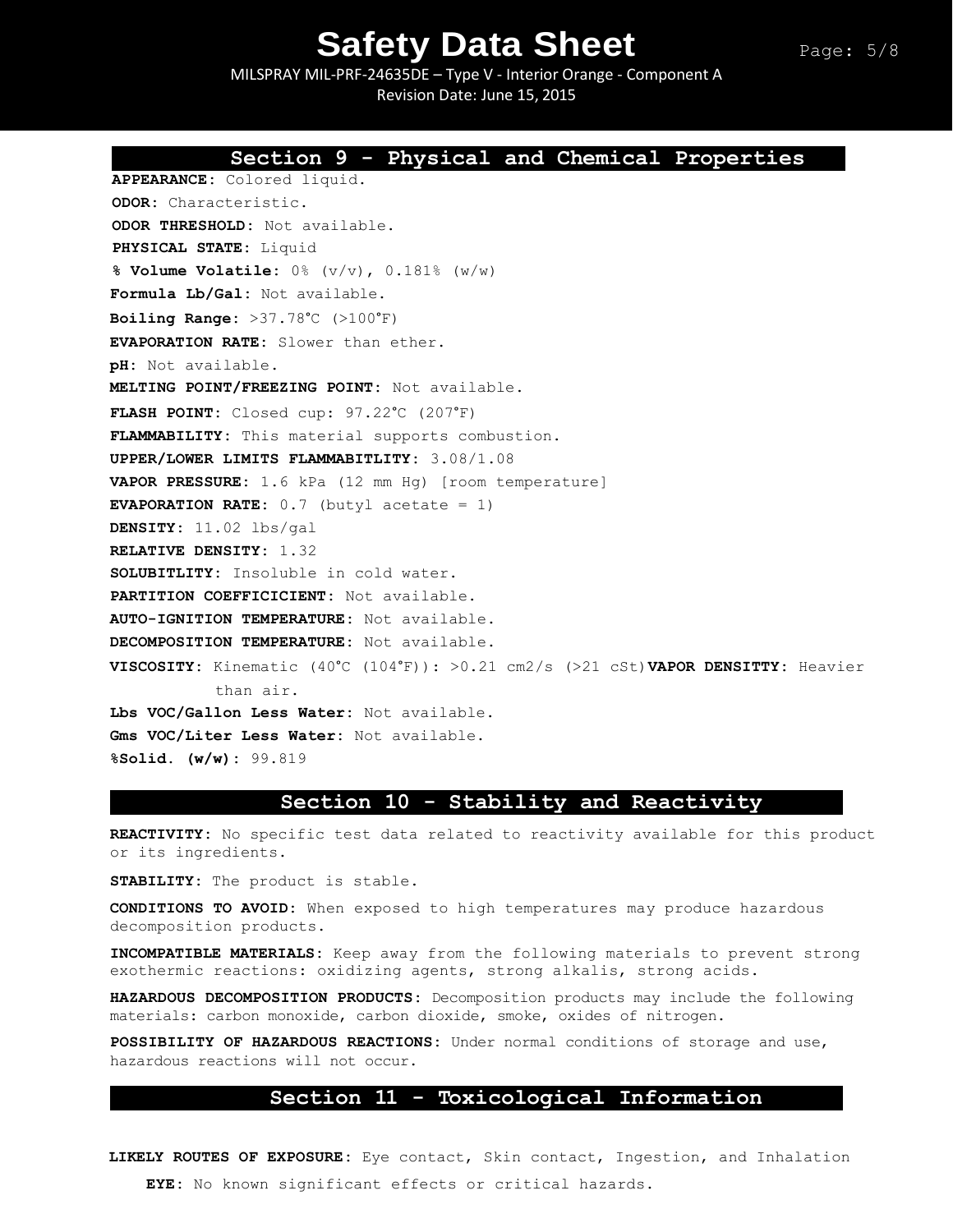MILSPRAY MIL-PRF-24635DE – Type V - Interior Orange - Component A Revision Date: June 15, 2015

**INHALATION:** No known significant effects or critical hazards. **SKIN:** May cause an allergic skin reaction. **Ingestion:** Harmful if swallowed.

**MEDICAL CONDITIONS AGGRAVATED BY EXPOSURE:** There are no data available on the mixture itself. Trimethoxysilanes are capable of forming methanol if hydrolyzed or ingested. If swallowed, methanol may be harmful or fatal or cause blindness. If splashed in the eyes, the liquid may cause irritation and reversible damage. Ingestion may cause nausea, diarrhea and vomiting. This takes into account, where known, delayed and immediate effects and also chronic effects of components from short-term and long-term exposure by oral, inhalation and dermal routes of exposure and eye contact.

**TARGET ORGANS:** Contains material which causes damage to the following organs: upper respiratory tract, skin, eyes.

**CANCER INFORMATION:** There are no data available on the mixture itself.

**Carcinogenicity:** The following chemicals comprise 0.1% or more of this mixture and are listed and/or classified as carcinogens or potential carcinogens by NTP, IARC, OSHA (mandatory listing), or ACGIH (optional listing). Suspected of causing cancer. Risk of cancer depends on duration and level of exposure.

CAS Number- 13463-67-7 ; Description- Titanium dioxide; % Weight- 1-5%; Carcinogen Rating- 2B (IARC).

**DEVELOPMENTAL INFORMATION:** There are no data available on the mixture itself.

**OTHER:** Once sensitized, a severe allergic reaction may occur when subsequently exposed to very low levels.

**MIXTURE TOXICITY:** Inhalation Toxicity LC50: 2mg/L

#### **ACUTE TOXICITY:**

| Route | ATE value   |
|-------|-------------|
| Oral  | 867.2 mg/kg |

#### **COMPONENT TOXICITY:**

| Component                                               | LD50 Oral       |
|---------------------------------------------------------|-----------------|
| titanium dioxide                                        | Rat > 10q/kg    |
| bis $(1, 2, 2, 6, 6$ -pentamethyl-4-piperidyl) sebacate | Rat $3.125q/kg$ |

## **Section 12 - Ecological Information**

|              | <b>ENVIRONMENTAL EFFECTS: TOXICITY</b>                                                   |         |          |
|--------------|------------------------------------------------------------------------------------------|---------|----------|
| Product Name | Result                                                                                   | Species | Exposure |
|              | Titanium dioxide   Acute LC50 >100 mg/l Fresh water   Daphnia - Daphnia magna   48 hours |         |          |

#### **Section 13 - Disposal Considerations**

The generation of waste should be avoided or minimized wherever possible. Disposal of this product, solutions and any by-products should at all times comply with the requirements of environmental protection and waste disposal legislation and any regional local authority requirements. Dispose of surplus and non-recyclable products via a licensed waste disposal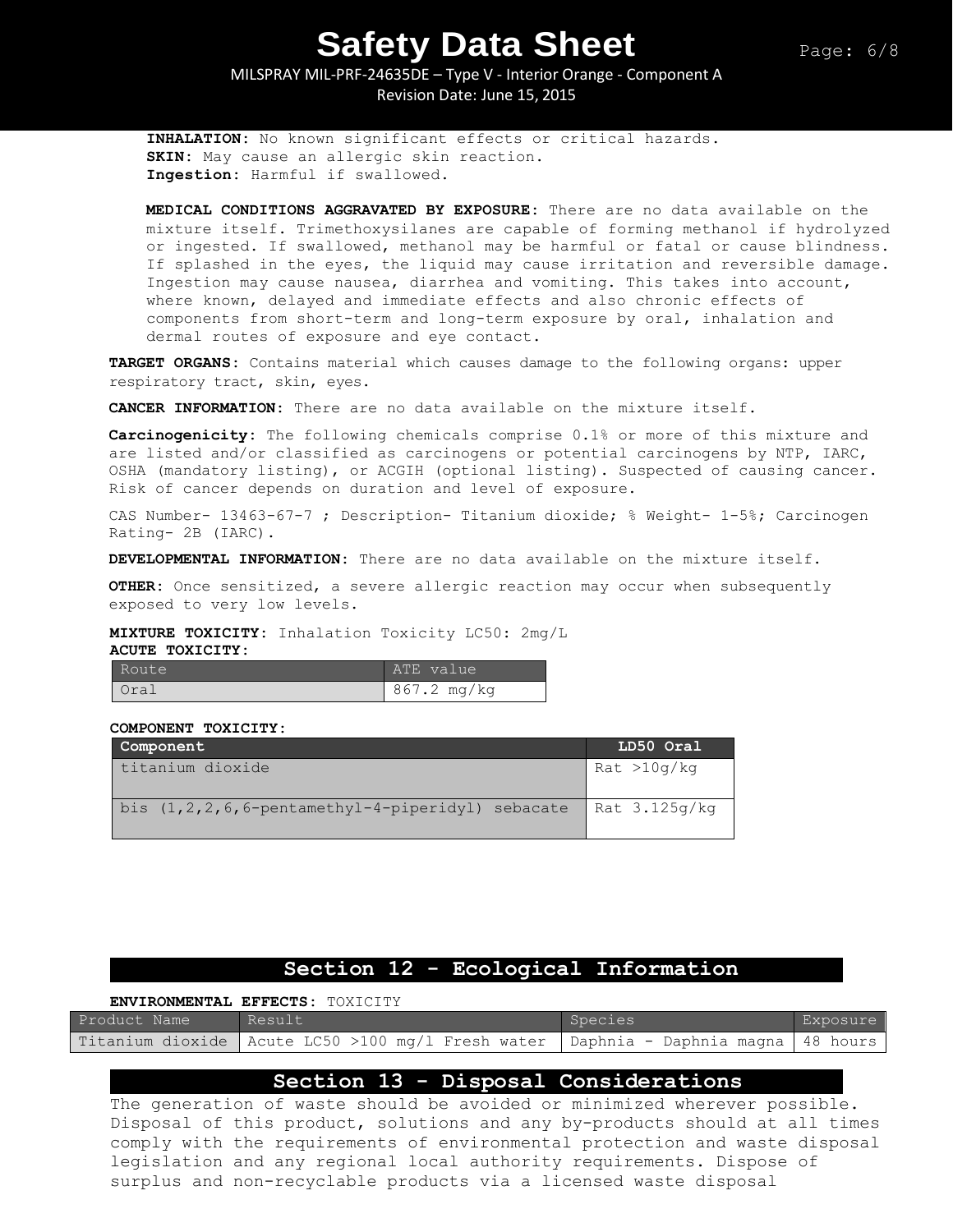MILSPRAY MIL-PRF-24635DE – Type V - Interior Orange - Component A

Revision Date: June 15, 2015

contractor. Waste should not be disposed of untreated to the sewer unless fully compliant with the requirements of all authorities with jurisdiction. Waste packaging should be recycled. Incineration or landfill should only be considered when recycling is not feasible. This material and its container must be disposed of in a safe way. Care should be taken when handling emptied containers that have not been cleaned or rinsed out. Empty containers or liners may retain some product residues. Avoid dispersal of spilled material and runoff and contact with soil, waterways, drains and sewers.

| Section 14 - Transport Information |                              |                                                                                      |                                                             |  |
|------------------------------------|------------------------------|--------------------------------------------------------------------------------------|-------------------------------------------------------------|--|
|                                    | <b>DOT</b><br>Classification | <b>IATA</b>                                                                          | IMDG                                                        |  |
| UN Number                          | Not requlated                | UN3082                                                                               | UN1263                                                      |  |
| UN proper shipping name            | Not applicable               | Environmentally<br>hazardous<br>substance,<br>liquid, N.O.S                          | Environmentally<br>hazardous<br>substance,<br>liquid, N.O.S |  |
| Transport hazard<br>class (es)     | Not applicable               | 9                                                                                    | 9                                                           |  |
| Packing group                      | Not applicable               | III                                                                                  | III                                                         |  |
| Environmental hazards              | Not applicable               | Yes<br>(Epoxy, bid<br>$(1, 2, 2, 6, 6-$<br>pentamethyl-4-<br>piperidyl)<br>sebacate) | Yes<br>Not applicable.                                      |  |

**SPECIAL PRECAUTIONS FOR USER:** Transport within user's premises: always transport in closed containers that are upright and secure. Ensure that persons transporting the product know what to do in the event of an accident or spillage.

### **Section 15 - Regulatory Information**

**Section 311/312 Classification:** Immediate (acute) health hazard

Delayed (chronic) health hazard

| <b>Product Name</b>     | <b>Fire</b><br><b>Hazard</b> | Sudden<br>release of<br>pressure | Reactive  | Immediate<br>(acute)<br>health hazard | <b>Delayed</b><br>(chronic)<br>health hazard |
|-------------------------|------------------------------|----------------------------------|-----------|---------------------------------------|----------------------------------------------|
| Proprietary<br>silicone | No.                          | No                               | No        | Yes                                   | No                                           |
| Epoxy                   | No                           | No                               | No.       | Yes                                   | No                                           |
| titanium                | <b>No</b>                    | <b>No</b>                        | No        | <b>No</b>                             | Yes                                          |
| dioxide                 |                              |                                  |           |                                       |                                              |
| bis                     | <b>No</b>                    | <b>No</b>                        | <b>No</b> | Yes                                   | <b>No</b>                                    |
| $(1, 2, 2, 6, 6-$       |                              |                                  |           |                                       |                                              |
| pentamethyl-            |                              |                                  |           |                                       |                                              |
| 4-piperidyl)            |                              |                                  |           |                                       |                                              |
| sebacate                |                              |                                  |           |                                       |                                              |